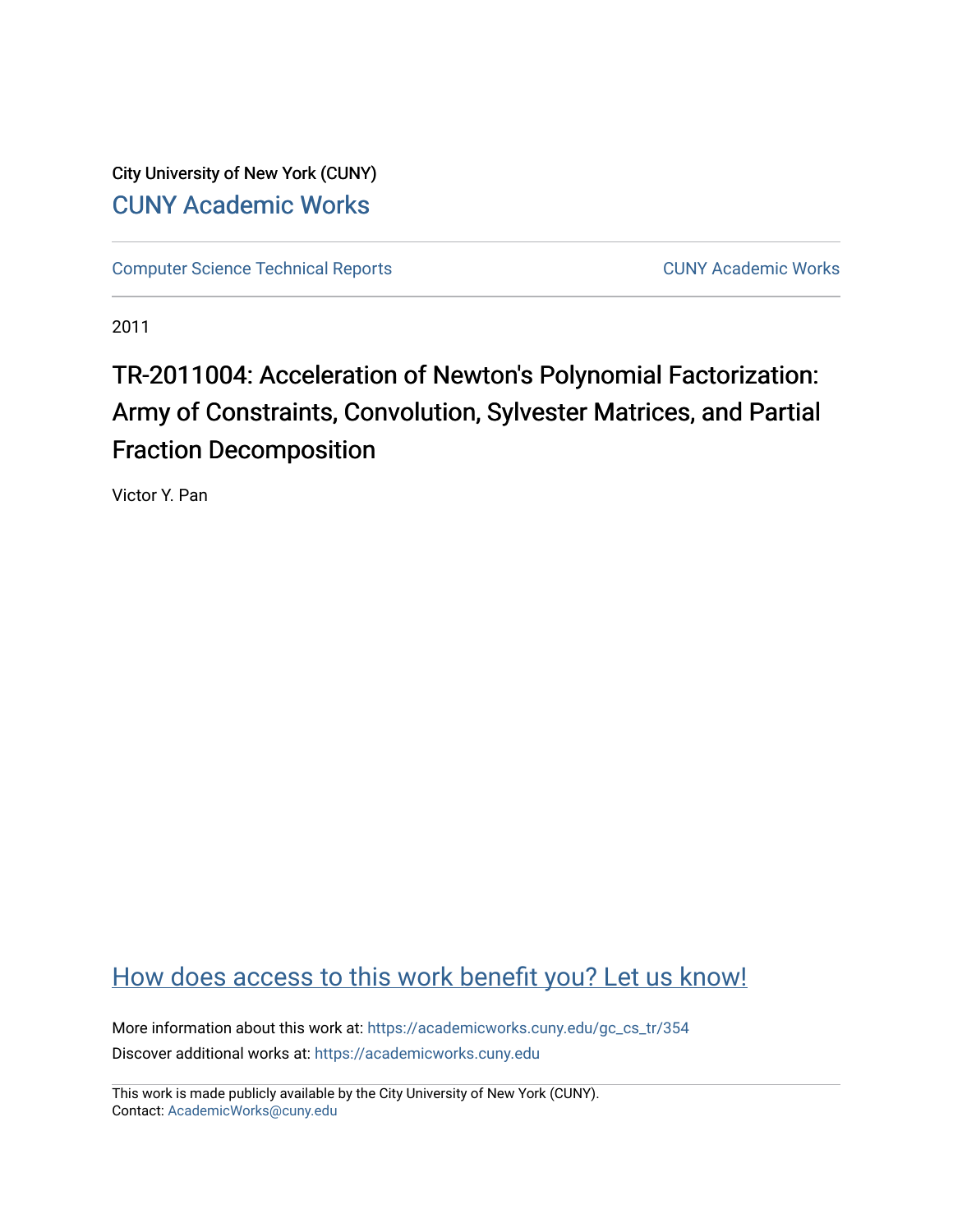## **Acceleration of Newton's Polynomial Factorization: Army of Constraints, Convolution, Sylvester Matrices, and Partial Fraction Decomposition** <sup>∗</sup>

Victor Y. Pan

Department of Mathematics and Computer Science Lehman College of the City University of New York Bronx, NY 10468 USA victor.pan@lehman.cuny.edu http://comet.lehman.cuny.edu/vpan/

#### **Abstract**

We try to arm Newton's iteration for univariate polynomial factorization with greater convergence power by shifting to a larger basic system of multivariate constraints. The convolution equation is a natural means for a desired expansion of the basis for this iteration versus the classical univariate method, which is more vulnerable to foreign distractions from its convergence course. Compared to Viete's equations, the convolution equation directs the Newton's root-finding iteration to factorization (which is a task of independent interest) and enables approximation of a single root. Combining convolution with partial fraction decomposition (PFD) yields even a greater army of constraints. By linking PFD with Sylvester and generalized Sylvester matrices we extend to their inverses the celebrated formula by Gohberg and Semencul for Toeplitz matrix inversion. Furthermore, we accelerate the solution of Sylvester and generalized Sylvester linear systems in the important case where all but one of the basic polynomials defining the matrix have small degrees. This enables us to speed up Newton's convolution steps.

**Key words:** Newton's polynomial factorization, Army of constraints, Convolution, Sylvester matrices, PFD

<sup>∗</sup>Supported by PSC CUNY Awards 62230–0040 and 63153–0041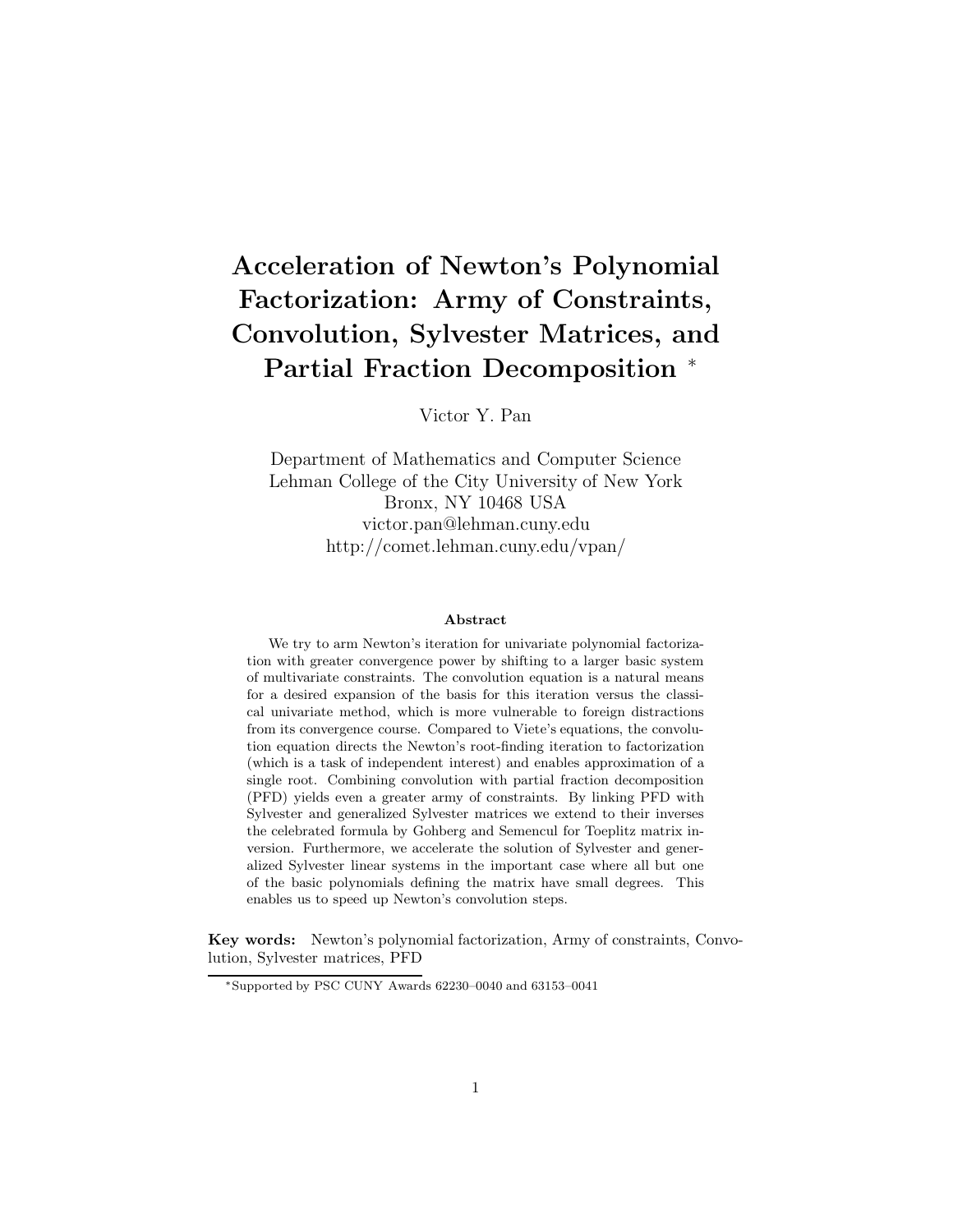## **1 Introduction**

The problems of polynomial factorization and root-finding are classical and remain highly important for modern computations. Their study has begun at least four millennia ago and still remains extensive (see McNamee (1993, 1997, 2002 and 2007). The algorithms in Pan (1995, 1996, 2001a, and 2002) solve both problems (as well as the related problem of root isolation in the case of integer input coefficients) by using arithmetic and Boolean time which is optimal up to polylogarithmic factors in the input size. The algorithms extend the work of Schönhage (1982) whose solution was slower by the order of magnitude but served as a springboard for devising the cited nearly optimal algorithms.

Their basic step is approximate splitting of a polynomial of a degree *n* into the product of two factors; this step is repeated recursively in the divide and conquer fashion. Splitting begins slowly with computing crude initial approximate factors; then one rapidly refines them by applying Newton's iteration. Kirrinnis (1998) extended Newton–Schönhage's techniques to refine splitting into the  $m$ factors for any  $m, 2 \leq m \leq n$ . As by-product his algorithm refines the associated approximate partial fraction decomposition of the polynomial reciprocal  $1/p(x)$ . Hereafter we will use the acronym "*PFD*" for "partial fraction decomposition". Splitting method for polynomial root-finding is attractive because besides (and actually prior to) obtaining roots it yields factorization of a degree *n* polynomial into the product of *n* linear factors, which is an important goal in its own right due to its applications to the time series analysis, Weiner filtering, noise variance estimation, covariance matrix computation, and the study of multi-channel systems (see Wilson (1969), Box and Jenkins (1976), Barnett (1983), Demeure and Mullis (1989 and 1990), Van Dooren (1994)).

Our examination reveals that in the case where the factors have degree one the Kirrinnis' algorithm is closely linked to Newton's classical iteration for approximating a root of a univariate equation. At this point we wish to state as a conjecture the following *Principle of Arming with Constraints*, for which we use the acronym *PAC*:

Suppose Newton's iteration has been applied to approximate a root *r* of an equation (in our case polynomial equation) beginning with a crude initial approximation. Then one can enhance convergence power by applying Newton's iteration to an appropriate system of multivariate equations (in our case algebraic equations) whose root set includes *r*. Moreover, the more equations and varaibles are involved in such a system, the greater convergence power can be achieved. The PAC can be extended to iterations extending Newton's as well.

We do not know if this principle has ever been formulated, but we observe clear, strong and consistent empirical support for it from the polynomial rootfinders based on Viete's equations (such as Durand–Kerner iteration (due to Weierstrass (1903)), Aberth or Ehrlich–Aberth iteration (due to Börsch-Supan (1963))) and on matrix methods involving eigenvectors (see Pan and Zheng (2011) and the bibiliography therein).

Now by following this principle we employ the convolution equation as the basis for Newton's multivariate iteration for univariate polynomial factoriza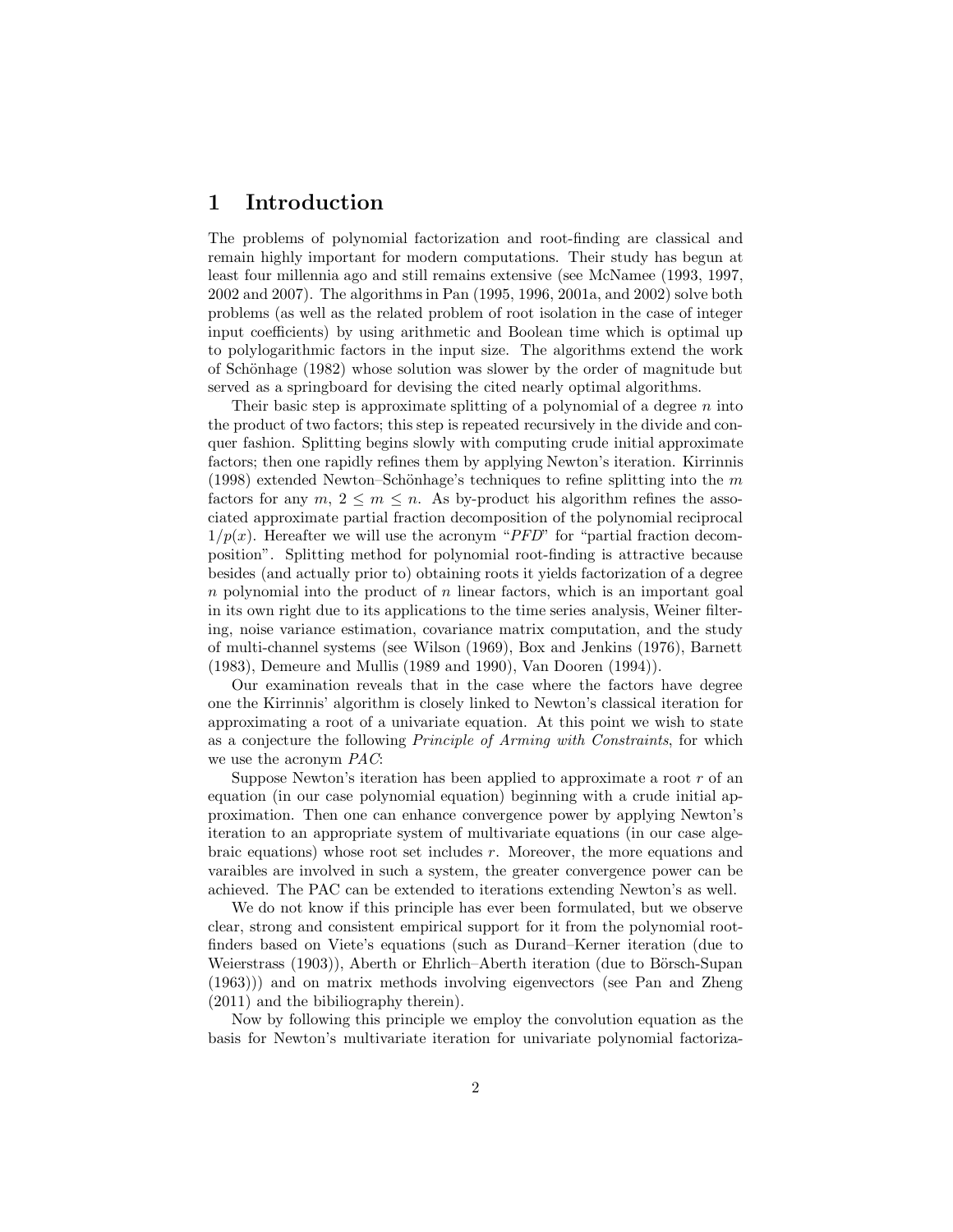tion and root-finding. According to our preliminary tests this transition does enhance the convergence power compared to Newton's classical univariate iteration. Furthermore, we can yield an additional group of constrains by including equations  $(2.2)$  or  $(2.3)$  in Section 2.

In the next section we focus on employing the same link to PFDs to accelerate Newton's iteration steps for the convolution equation. Further link of the PFDs to Sylvester linear systems of equations enables us to extend the celebrated formula by Gohberg and Semencul (1972) from Toeplitz to Sylvester and generalized Sylvester matrices. Furthermore, this link also enables us to accelerate the solution of Sylvester and generalized Sylvester linear systems in the important case where all but one of the basic polynomials defining the matrix have small degrees. This implies a speed up of Newton's convolution steps.

Let us restate and summarize our contributions.

1. Our conjectured Principle of Arming with Constraints (PAC) could be tested as a guidance in designing iterative algorithms for a large class of problems. We pursue this principle for polynomial root-finding by shifting from the Newton's classical univariate iteration  $z_i^{(k+1)} = z_i^{(k)} - \frac{p(z_i^{(k)})}{p'(z_i^{(k)})}$  $\frac{p(z_i)}{p'(z_i^{(k)})}$  for  $k = 0, 1, ...$ to Newton's multivariate iteration for the convolution equation  $p = L_1 L_2$ . This transition substantially increases the convergence power of the iteration according to our tests. One can try to add our equations (2.2) and (2.3) in Section 2 to expand a system of constraints (and variables) for the same task of univariate polynomial root-finding.

Unlike the Durand–Kerner's, Aberth's and other iterations based on Viete's equations, we can apply our process directly to factorization and to the approximation of even a single root.

2. We express the solution of a nonsingular Sylvester or generalized Sylvester system of *n* equations  $S$ **y** = **b** via computing the last column of the inverse *S*<sup>−1</sup> and performing *O*(*n* log *n*) additional field operations. This extends the celebrated formula in Gohberg and Semencul (1972) for Toeplitz inverses.

3. If a nonsingular Sylvester matrix  $S = S(Q_1, Q_2)$  is defined by two polynomials  $Q_1$  and  $Q_2$  and if deg  $Q_i$  for  $i = 1$  or  $i = 2$  is in  $O(1)$ , that is bounded by a constant, then we can solve the linear system  $S$ **y** = **b** in  $O(n)$  field operations. The result also holds for nonsingular  $n \times n$  generalized Sylvester matrices  $S = S(Q_1, \ldots, Q_m)$  where  $\deg Q_1, \ldots, \deg Q_{m-1}$  and *m* are in *O*(1). These algorithms are simple and should have been known for a long while, but we are not aware of any previous results in this direction.

4. Solution of Sylvester linear systems is required, e.g., for polynomial rootfinding and computing approximate polynomial GCDs and LCMs by means of Newton's iteration, and so our results imply acceleration of the known algorithms for some of these important problems. Here and hereafter we use the acronyms "GCD" for "greatest common divisor" and "LCM" for "least common multiple".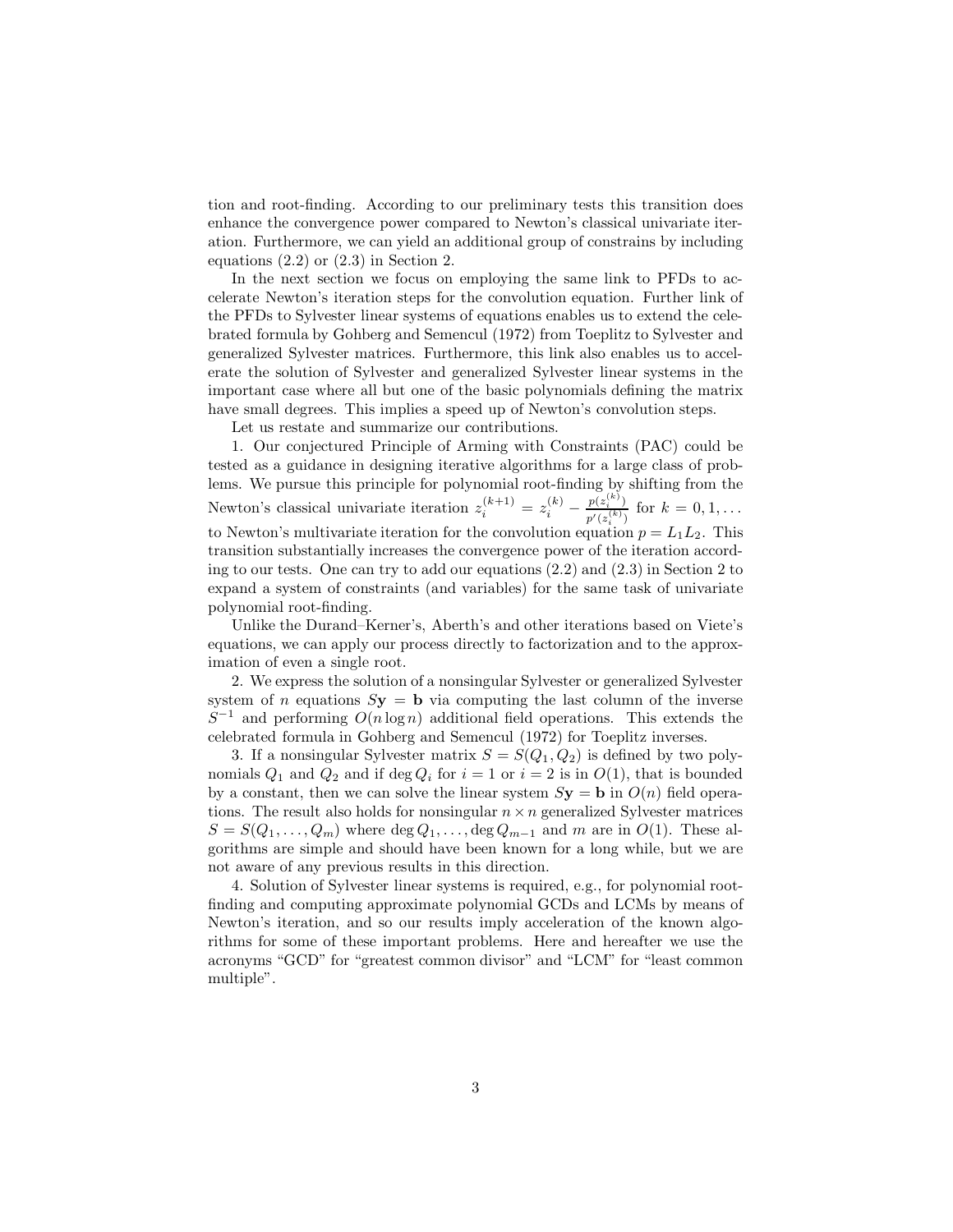## **2 Computation of PFDs**

Hereafter we write  $u = u(x)$  to denote the polynomial with a coefficient vector **u**, and we simplify our notation by writing *u* for a polynomial  $u(x) = \sum_i u_i x^i$ wherever this causes no confusion.

 $M<sup>T</sup>$  denotes the tanspose of a matrix or vector *M*.  $[M_1|M_2| \ldots | M_s]$  is a  $1 \times s$  block matrix with the blocks  $M_1, \ldots, M_s$ .

deg *u* denotes the degree of a polynomial  $u = u(x)$ . gcd $(u, v)$  denotes the monic greatest common divisor of two polynomials  $u = u(x)$  and  $v = v(x)$ ;  $lcm(u, v)$  denotes their least common multiple.

Assume a polynomial

$$
p = p(x) = \sum_{i=0}^{n} p_i x^i = p_n \prod_{j=1}^{n} (x - z_j), \quad p_n \neq 0.
$$
 (2.1)

Let *m*, *n*, *n*<sub>1</sub>,..., *n*<sub>*m*</sub> denote positive integers such that  $2 \le m \le n$  and  $n_1 +$  $\dots$  +  $n_m = n$ . For a monic polynomial *p* of degree *n* and a polynomial  $T = T(x)$ of degree at most  $n-1$  and coprime with p, we seek pairwise prime monic polynomials  $L_1, \ldots, L_m$  and polynomials  $V_1, \ldots, V_m$ , deg  $V_i <$  deg  $L_i = n_i$ ,  $i = 1, \ldots, m$ , defining the factorization  $p = L_1 \cdots L_m$  and the PFD

$$
\frac{T}{p} = \frac{V_1}{L_1} + \dots + \frac{V_m}{L_m}.\tag{2.2}
$$

Multiply this PFD by *p* and obtain the equivalent polynomial equation

$$
Q_1V_1 + \dots + Q_mV_m = T \tag{2.3}
$$

where

$$
Q_i = p/L_i, V_i = (TL_i/p) \mod L_i, i = 1,...,m.
$$
 (2.4)

We can obtain the polynomials  $W_i = (L_i/p) \mod L_i$  by solving the PFD problem for  $T = 1$ ; then we can readily obtain  $V_i = TW_i \mod L_i$  for all *i*.

Alternatively the coefficient vectors of the polynomials  $V_1, \ldots, V_m$  can be obtained from a linear system of equations

$$
S(Q_1, \dots, Q_m)\mathbf{V} = \mathbf{T}.\tag{2.5}
$$

Here  $V^T = (V_1^T, \ldots, V_m^T)$ ,  $V_j$  denotes the coefficient vectors of the polynomials  $V_j$  for  $j = 1, \ldots, m$ , **T** is the coefficient vector of *T*, so that **T** =  $\mathbf{e}_n = (0, \ldots, 0, 1)^T$  is the *n*th coordinate vector of dimension *n* for  $T = 1$ , the coefficient matrix  $S(Q_1, \ldots, Q_m) = [C_{n-n_1}(Q_1) \mid \ldots \mid C_{n-n_m}(Q_m)]$  is the  $1 \times m$  block matrix with the blocks  $C_{n-n_1}(Q_1), \ldots, C_{n-n_m}(Q_m)$ , and  $C_k(w) =$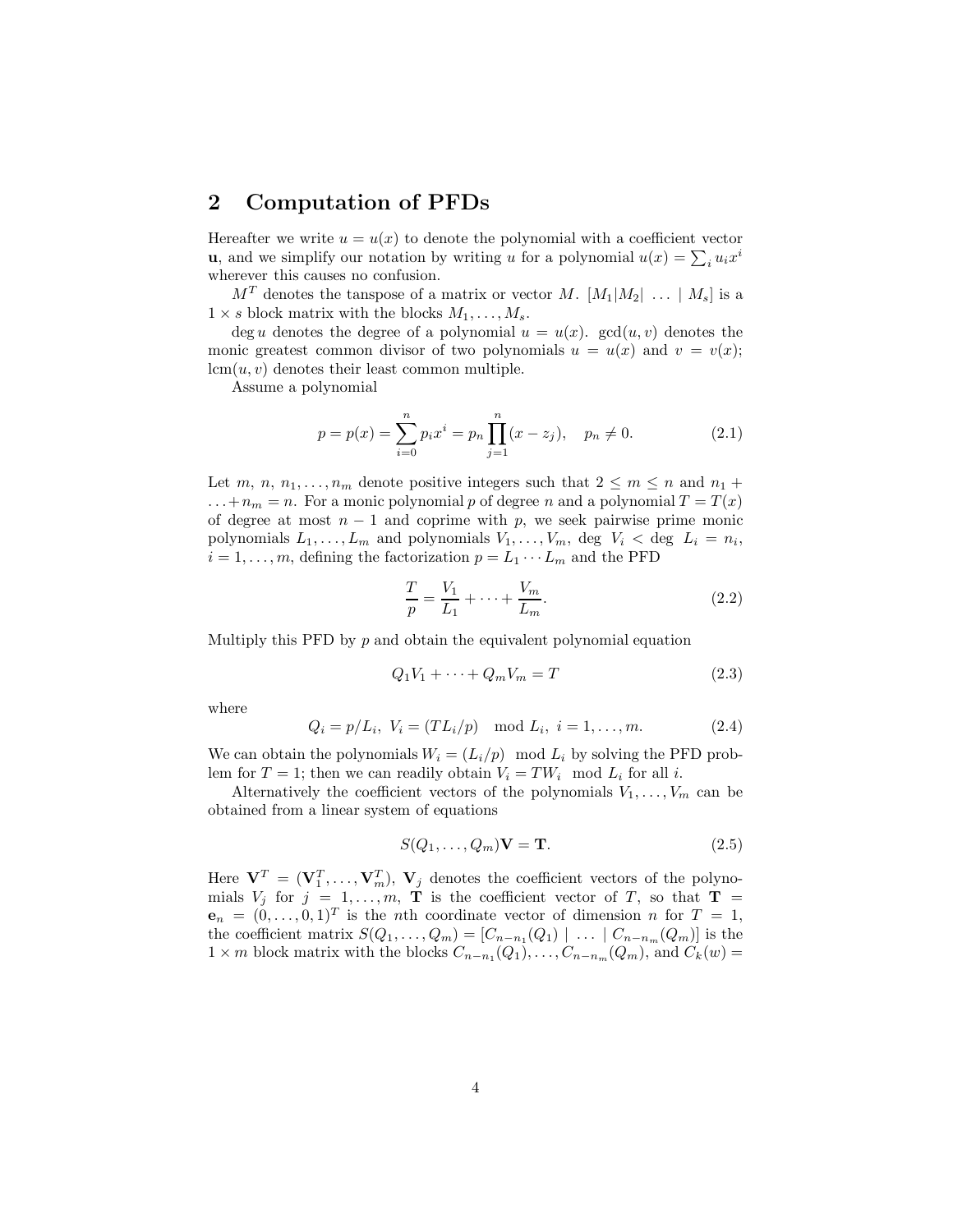$\sqrt{ }$  *w<sup>l</sup> O*  $\frac{1}{2}$ . . . . ... ...  $\vdots$   $\ddots$   $\ddots$   $w_l$ *w*<sup>0</sup> . . . ... . . . ... ... . . . ... . . . *O w*<sup>0</sup>  $\setminus$  $\begin{array}{c} \begin{array}{c} \begin{array}{c} \end{array} \\ \begin{array}{c} \end{array} \end{array} \end{array}$ 

denotes the *k*<sup>th</sup> convolution matrix of a polynomial  $w(x) =$ 

 $\sum_{i=0}^{l} w_i x^i$ , that is the  $(k+l) \times (k+1)$  Toeplitz matrix defined by its first column  $(w_l, w_{l-1}, \ldots, w_0, 0 \ldots, 0)^T$  and its first row  $(w_l, 0, \ldots, 0)$ .  $S(Q_1, \ldots, Q_m)$  is a generalized Sylvester matrix, becoming Sylvester matrix  $S(Q_1, Q_2) = S(L_2, L_1)$ in the case where  $m = 2$ . We recall that a Sylvester matrix is nonsingular if and only if its basic polynomials *Q*<sup>1</sup> and *Q*<sup>2</sup> are coprime.

Equations (2.4) enable us to express the solution of a generalized Sylvester linear system (2.5) defined by coprime polynomials  $L_1, \ldots, L_m$  and any vector **T** via its solution for  $T = 1$ . By introducing a random scalar parameter  $\tau$ , we can express the solution of equation  $(2.5)$  for any  $T$  via the solution for  $W = T - \tau$  and  $T = \tau$  and observe that the polynomials *W* and *p* are coprime with a probability near one.

The extension of the solution from the special case where  $T = 1$  to the case of general polynomial *T* via equations (2.4) takes  $O((n \log n) \log m)$  arithmetic operations (see Problem 4.1 (POL·MODULI) in Bini and Pan (1994)). According to the two following theorems the cost bound decreases to  $O(n)$  where  $m = O(1)$  and the factors  $L_1, \ldots, L_{m-1}$  are pairwise coprime and have degrees in  $O(1)$ . The first theorem covers the simpler but important case where  $m = 2$ .

**Theorem 2.1.** *Suppose*  $S(L_2, L_1)$  *denotes the*  $n \times n$  *Sylvester matrix defined by two coprime polynomials*  $L_1$  *and*  $L_2$  *where*  $d_1 = \deg L_1$ ,  $d_2 = \deg L_2 = n - d_1$ . *Then a Sylvester linear system*  $S_y = T$  *of n equations with this matrix can be solved by using O*(*n*) *arithmetic operations.*

*Proof.* Perform the following steps, each taking  $O(n)$  arithmetic operations.

#### **Algorithm 2.1. Sylvester Solving.**

- *1. Compute the polynomial*  $p = L_1 L_2$ .
- 2. Compute the polynomial  $V_1$  by applying the equation  $V_1 = (TL_1/p) \mod L_1$ *in (2.4),*  $T = T(x)$  *denoting the polynomial with the coefficient vector* **T***.*
- *3. Compute the polynomial*  $T V_1 L_2$ .
- 4. Compute the polynomial  $V_2 = (T V_1 L_2)/L_1$  (cf. equation (2.3)). Output *the vector*  $\mathbf{V} = [\mathbf{V}_1^T, \mathbf{V}_2^T]^T$ . (Here  $\mathbf{V}_i$  for  $i = 1, 2$  denotes the coefficient *vector of the polynomial*  $V_i$ *.*)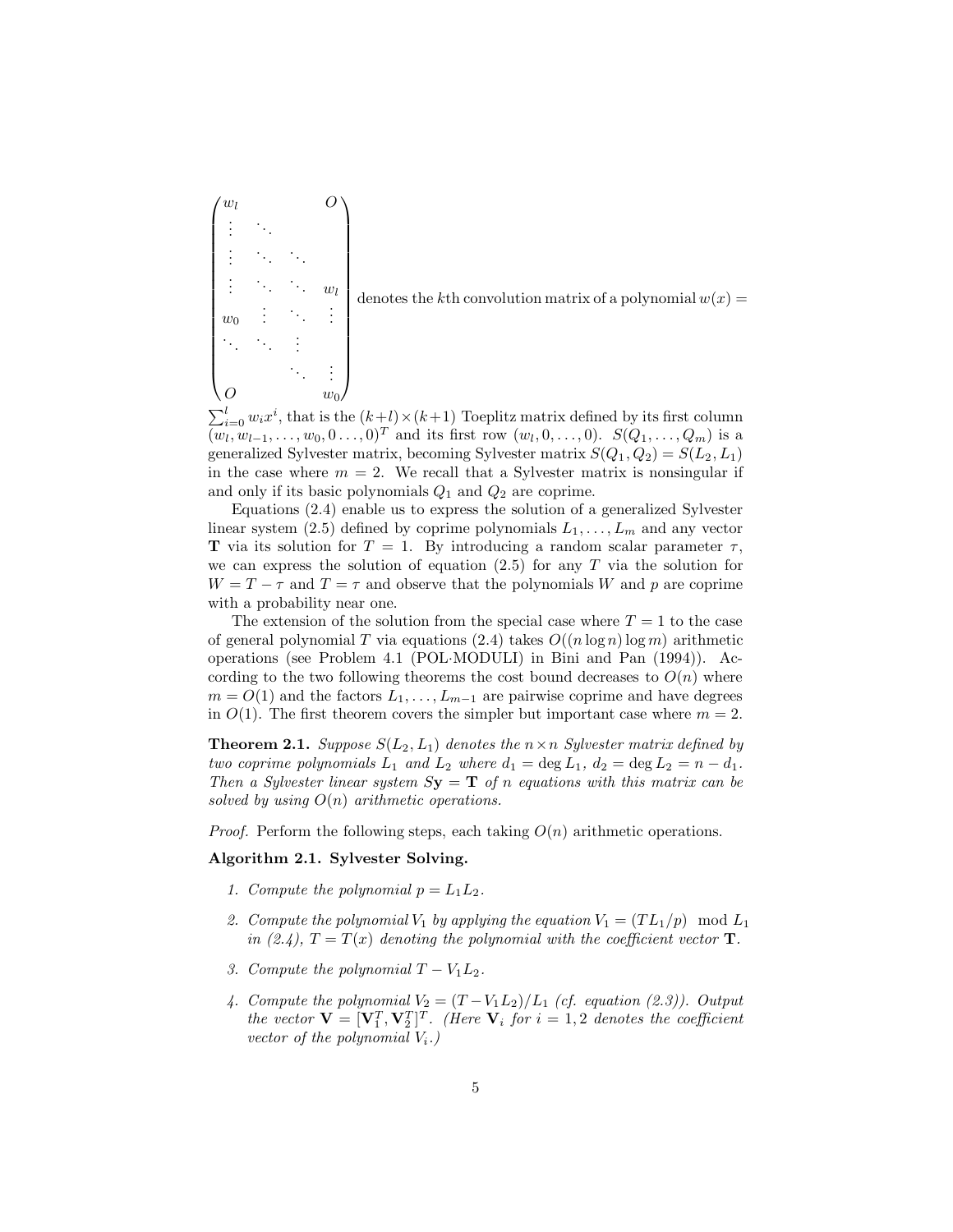**Theorem 2.2.** *Suppose*  $S = S(Q_1, \ldots, Q_m)$  *is the*  $n \times n$  *generalized Sylvester matrix defined by m polynomials*  $L_1, \ldots, L_m$  *such that*  $gcd(L_1, \ldots, L_m) = 1$ ,  $Q_i = p/L_i, i = 1, ..., m, p = \prod_{i=1}^{m} L_i$ ,  $\deg p = n$ ,  $\deg L_i = d_i$  for  $i = 1, ..., m$ , *and*  $d_i$  *is in*  $O(1)$  *for*  $i = 1, ..., m-1$ *. Then a Sylvester linear system*  $S$ **y** = **T** *of n* equations with this matrix can be solved by using  $O(n)$  arithmetic operations.

*Proof.* Here is our algorithm supporting the theorem. One can readily verify that all of its seven steps take  $O(n)$  arithmetic operations.

#### **Algorithm 2.2. Generalized Sylvester Solving.**

*INITIALIZATION: Write*  $p_0 = Q_m$ .

#### *COMPUTATIONS.*

- *1. Compute the polynomials*  $p_i = \text{lcm}(p_{i-1}, Q_i) = p_{i-1}Q_i/\text{gcd}(p_{i-1}, Q_i)$  for  $i = 1.2, \ldots, m - 1$ *. (This step takes*  $O(n)$  *arithmetic operations because*  $\sum_{i=1}^{m-1} d_i$  are in  $O(1)$ *.)* Observe that  $p_{m-1} = \text{lcm}(Q_1, \ldots, Q_m) = p$  be- $\max_i \deg p_i \leq \deg Q_m$  *and because both m and*  $\deg Q_m = n - d_m$ *cause by assumption*  $gcd(L_1, ..., L_m) = 1$ *.*
- 2. Compute the polynomials  $L_i$  for  $i = 1, \ldots, m$  by applying the equations *p/Q<sup>i</sup> in (2.4).*
- *3. Compute the polynomials*  $V_i$  *for*  $i = 1, \ldots, m-1$  *by applying the equations*  $V_i = (TL_i/p) \mod L_i \text{ in } (2.4).$
- 4. Compute the polynomial  $W_m = T \sum_{i=1}^{m-1} Q_i V_i$ .
- *5. Compute the polynomial*  $V_m = W_m/Q_m$  *(cf. equation (2.3)). Output the vector*  $\mathbf{V} = [\mathbf{V}_1^T, \dots, \mathbf{V}_m^T]^T$ .

The first step of Algorithm 2.2 involves computation of *m* − 1 LCMs or GCDs. The following algorithm replaces this with computing a single LCM or GCD in the case where  $L_m$  and  $L_j$  are coprime for some fixed j.

#### **Algorithm 2.3. Generalized Sylvester Solving simplified.**

- *1. Compute the polynomial*  $g_{j,m} = \gcd(Q_j, Q_m)$ *.*
- 2. Compute the polynomial  $L_i = Q_m / q_{i,m}$ .
- *3. Compute the polynomial*  $p = L_j Q_j$  *(see (2.4)).*
- 4. Compute the polynomials  $L_i$  for all  $i \neq j$  by applying the equations  $p/Q_i$ *in (2.4).*

 $\Box$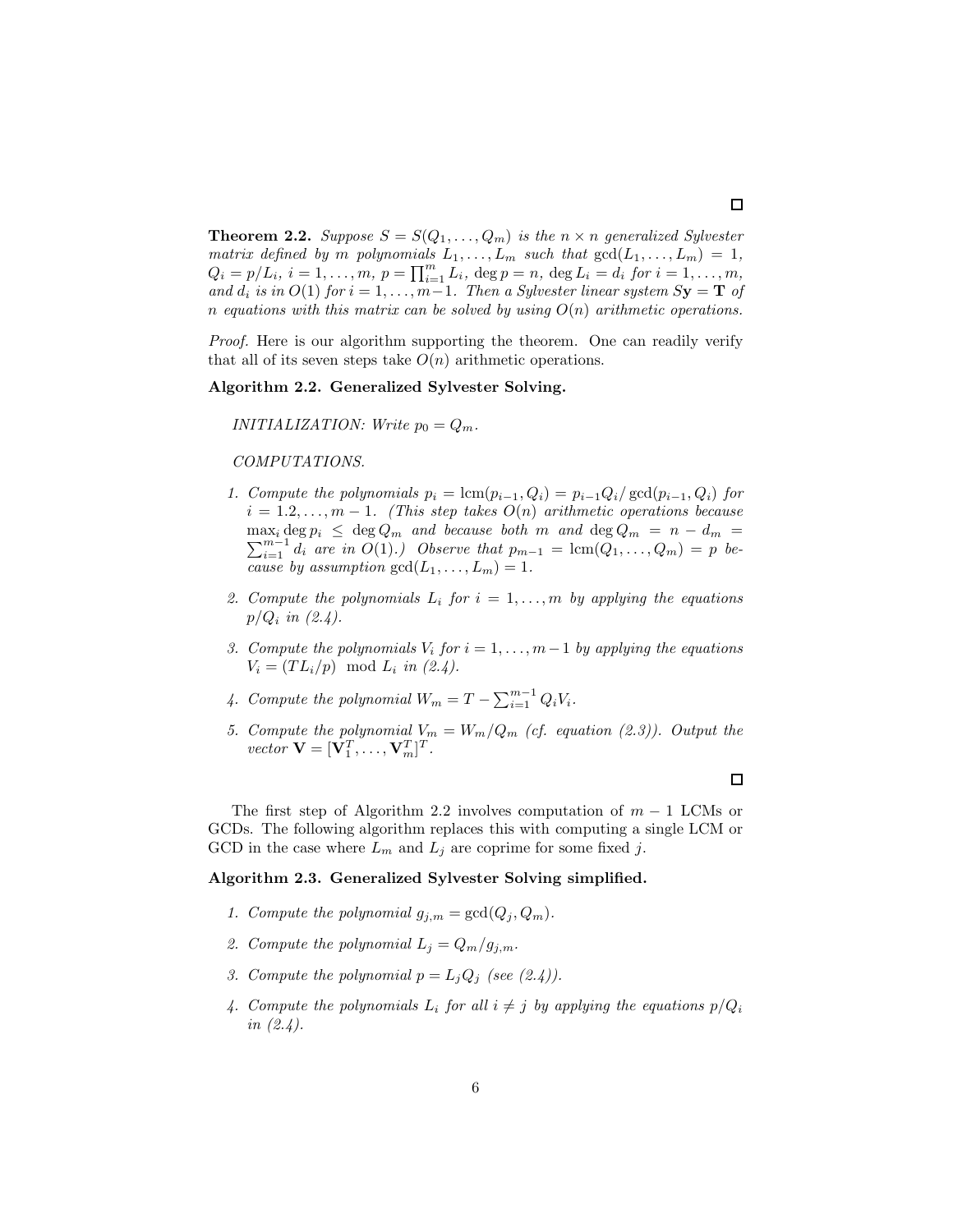*5. Perform the last three steps as in Algorithm 2.2.*

**Remark 2.1.** *Algorithm 2.2 computes the solution of a generalized Sylvester linear system for any right-hand side vector if*  $gcd(L_1, \ldots, L_m) = 1$ *, that is if the m basic polynomials have only constant common factors.*

**Remark 2.2.** *In the case where*  $L_j = x - z_j$  *is a monic linear factor of p the above computations are simplified because*  $V_j = T(z_j)/p'(z_j)$ .

## **3 Factorization via PFD and Newton's Iteration**

Assume sufficiently close approximations  $l_i = l_i^{(0)}$  to  $L_i$ ,  $v_i = v_i^{(0)}$  to  $V_i$  in (2.2) for  $i = 1, ..., m$  and  $l^{(0)} = l_1^{(0)} \cdots l_m^{(0)}$  to *p* satisfying the PFD

$$
\frac{1}{l^{(k)}} = \frac{v_1^{(k)}}{l_1^{(k)}} + \dots + \frac{v_m^{(k)}}{l_m^{(l)}} \text{ for } k = 0.
$$
 (3.1)

Kirrinnis (1998) preserves the PFD while he recursively improves the initial approximations by the polynomials  $l_1^{(0)}, \ldots, l_m^{(0)}$  to  $L_1, \ldots, L_m$ . He sets

$$
l_i^{(k+1)} = l_i^{(k)} + \Delta_i^{(k)}, \ i = 1, \dots, m; \ k = 0, 1, \dots
$$
 (3.2)

and computes the Newton's corrections  $\Delta_1^{(k)}$ , ...,  $\Delta_m^{(k)}$  from the PFD

$$
\frac{p - l^{(k)}}{l^{(k)}} = \frac{\Delta_1^{(k)}}{l_1^{(k)}} + \dots + \frac{\Delta_m^{(k)}}{l_m^{(k)}}, \text{ deg }\Delta_i^{(k)} < \text{deg } l_i^{(k)}, i = 1, \dots, m. \tag{3.3}
$$

Alternatively one can first compute the PFD

$$
\frac{1}{l^{(k)}} = \frac{v_1^{(k)}}{l_1^{(k)}} + \dots + \frac{v_m^{(k)}}{l_m^{(k)}}, \ \deg v_i^{(k)} < \deg l_i^{(k)}, \ i = 1, \dots, m
$$

and then apply equation (2.4) to recover the correction values so that

$$
\Delta_i^{(k)} = (v_i^{(k)}p) \bmod l_i^{(k)}, \ i = 1, \dots, m. \tag{3.4}
$$

In the case where  $l_i^{(k)} = x - z_i^{(k)}$  is a monic linear factor, we arrive at the Newton's correction  $\Delta_i^{(k)} = p(z_i^{(k)})/p'(z_i^{(k)})$  (cf. Remark 2.1), so that  $l_i^{(k+1)} = l_i^{(k)} + p(z_i^{(k)})/p'(z_i^{(k)}), z_i^{(k+1)} = z_i^{(k)} - p(z_i^{(k)})/p'(z_i^{(k)}).$  This defines Newton's classical iteration having local quadratic convergence. Kirrinnis (1998) generalizes it to splitting  $p(x)$  into *m* factors, extends to this case the classical results on local quadratic convergence of Newton's iteration, and specifies the Boolean (that is bitwise) operation complexity provided that the factors  $L_1, \ldots, L_m$  as well as their initial approximations  $l_1^{(0)} \approx l_m^{(0)}$  have pairwise isolated zero sets, all lying in the unit disc  $D(0,1) = \{x : |x| \leq 1\}$ . (We can move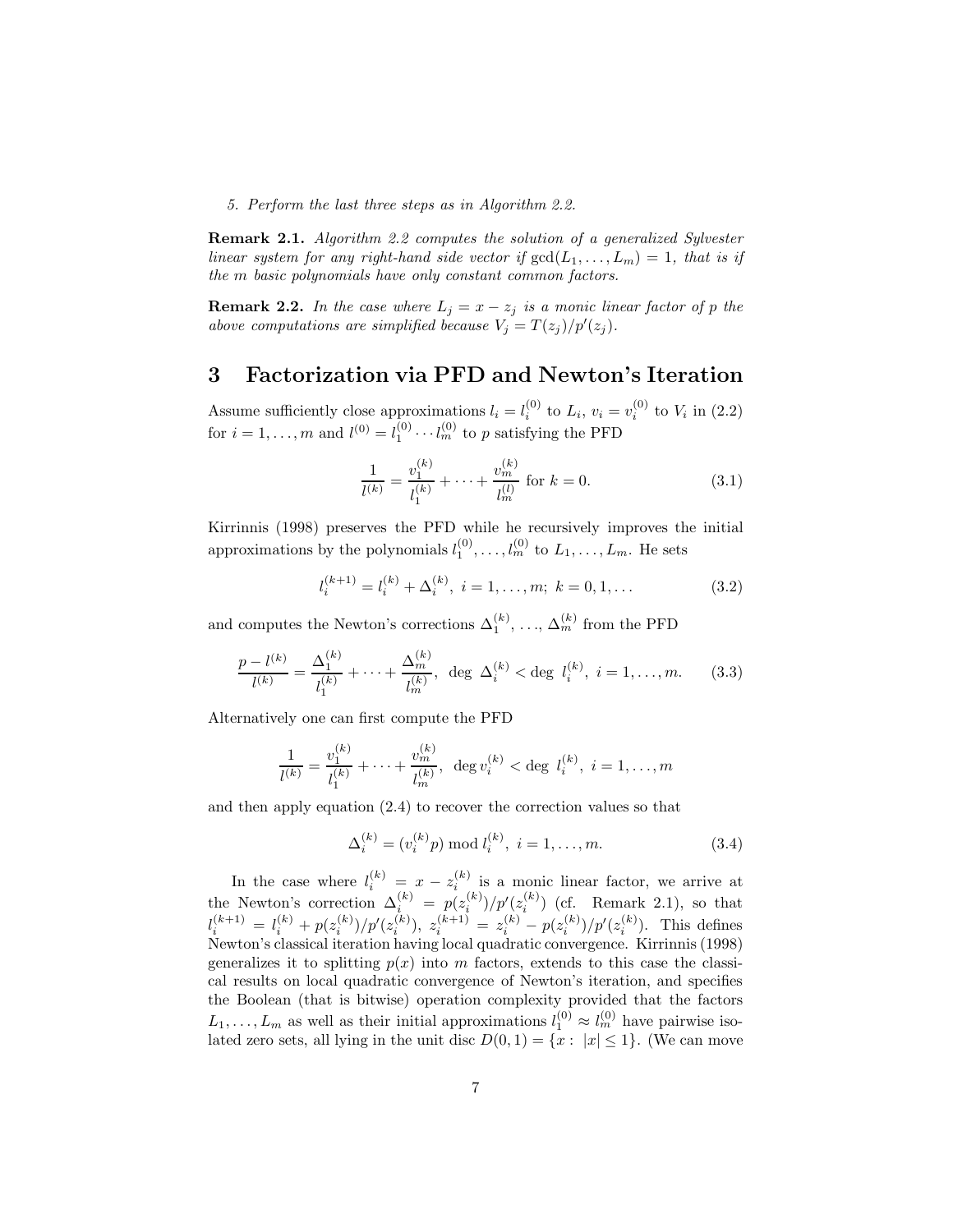all zeros into this disc by scaling the variable  $x$ .) In the case of such factors he proposes to replace the above recipes for updating  $l_i^{(k)}$  for  $i = 1, ..., m - 1$  by the expressions

$$
q_i^{(k)} = l^{(k)}/l_i^{(k)}, \quad l_i^{(k+1)} = l_i^{(k)} + ((2 - v_i^{(k)}q_i^{(k)})v_i^{(k)}) \mod l_i^{(k)}), \quad i = 1, \dots, m,
$$

with the goal of improving numerical stability of the computations.

### **4 Newton's Iteration for Convolution Equation**

In view of its close link to the classical Newton's univariate root-finder, the PFD factorization method above by Schönhage and Kirrinnis preserves the benefits and limitations of this root-finder, and so by following the PAC we shall try to enhance the convergence power by applying Newton's multivariate iteration to refine the initial solution  $l_1^{(0)} \approx L_1$  and  $l_2^{(0)} \approx L_2$  to the convolution equation  $p = L_1 L_2.$ 

The *k*th iteration step is essentially the solution of a Sylvester linear system with the Jacobian coefficient matrix  $-S(l_2^{(k)}, l_1^{(k)})$  (see Zeng (2005), Bini and Boito (2010), Pan and Zheng (2011)). If  $\deg L_i = \deg l_i^{(k)} = O(1)$  for  $i = 1$  or  $i = 2$ , we can solve this linear system in  $O(n)$  arithmetic operations by applying Algorithm 2.1. We can yield further simplifications where deg  $L_i = \deg l_i^{(k)} = 1$ for  $i = 1$  or  $i = 2$  (see Remark 2.1).

The iteration has local quadratic convergence, and so it can ensure fast refinement of a sufficiently close initial approximate factorization precomputed by another algorithm. Our acceleration of the solution of Sylvester linear systems is translated into acceleration of every iteration step.

Based on our conjecture about the PAC, we are motivated to try this iteration for randomized heuristic initial approximations where a factor  $l_i^{(k)}$  is defined by a single complex parameter, e.g., where we seek a zero of a polynomial *p* or a pair of its complex conjugate zeros where its coefficients are real. This leads us to some standard initialization recipes known for polynomial root-finding (as well as for matrix eigen-solving) in the case where initial information about the location of the output values is limited or absent.

According to these recipes, the random initial values can be chosen near the origin, near the center of gravity  $-p_{n-1}/(np_n)$  of the *n* zeros of *p*, on a large circle  $\{x : |x| = R\}$  for  $R \geq 2 \max_{i>1} |p_{n-i}/p_n|$  (cf. Habbard, Schleicher and Sutherland (2001)), or on the Bini's circles in Bini (1996) and Bini and Fiorentino (2000). One can try to apply the iteration successively or concurrently at a number of such initial points to increase the chances for its fast convergence.

For each approximate zero  $z_1^{(0)}$  or a pair of complex conjugate zeros  $z_1^{(0)}$  =  $r_1^{(0)} + i_1^{(0)}\sqrt{-1}$  and  $z_2^{(0)} = \bar{z}_1^{(0)} = r_1^{(0)} - i_1^{(0)}\sqrt{-1}$  one can immediately define the initial linear or quadratic factor  $l_1^{(0)} = x - z_1^{(0)}$  or  $l_1^{(0)} = (x - z_1^{(0)})(x - \bar{z}_1^{(0)}) =$  $x^2 - 2r_1^{(0)}x + (r_1^{(0)})^2 + (i_1^{(0)})^2$  and then initialize the coefficient vector of the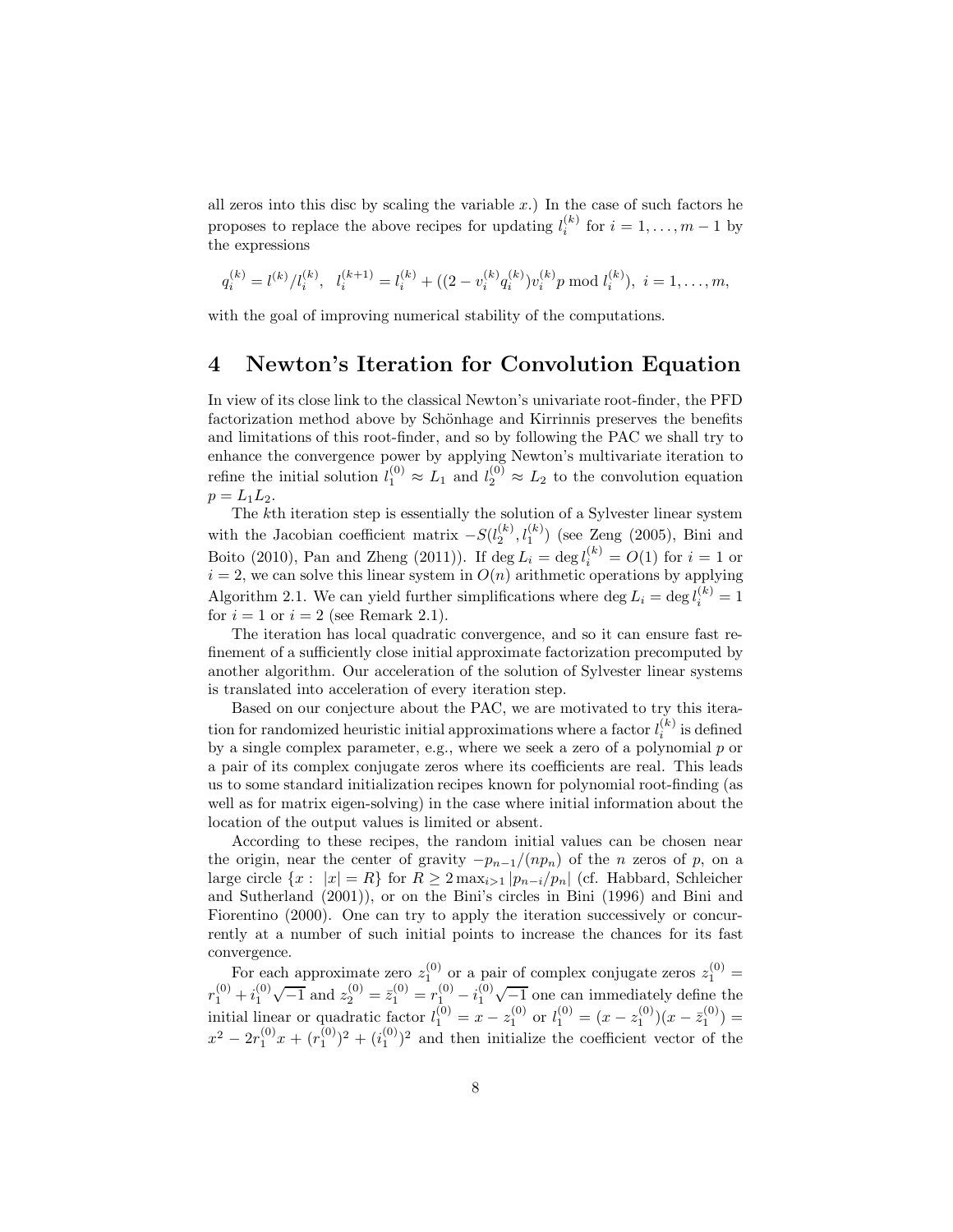second factor  $l_2^{(0)}$  by setting this vector equal to least-squares solution of the overdetermined linear system  $C_{n-1}(l_1^{(0)})$ **l**<sub>1</sub><sup>(0)</sup> = **p** defined by the convolution equation  $l_1^{(0)}l_2^{(0)} \approx p$  (cf. Corless et al. (1995)). Now one can refine this initial factorization by applying Newton's iteration and employing Theorem 2.1 and Remark 2.1.

## **5 Discussion**

1. The convolution equation  $p = L_1 L_2$  has two equivalent vector representations  $C(L_1)\mathbf{L_2} = \mathbf{p}$  and  $C(L_2)\mathbf{L_1} = \mathbf{p}$ . Assuming a fixed approximation to  $L_1$  (resp.  $L_2$ ) one can approximate  $L_2$  (resp.  $L_1$ ) by computing the least squares solution of the former (resp. latter) vector equation. One can complement Newton's iteration for the convolution equation by occasionally updating approximations to both factors in this way.

2. In the spirit of PAC we can apply Newton's iteration to the convolution equation complemented with equations  $(2.3)$  (or  $(2.2)$ ) because this increases the number of constraints in the system that we solve.

3. We plan to apply the PAC extensively in devising univariate and multivariate polynomial and possibly nonpolynomial root-finders and to study their power both theoretically and experimentally. Of course, various implementation "details" must be taken into account. E.g., seeking the zeros  $z_j$  of p that lie outside the unit disc  $D(0, 1)$  one should seek the factors  $x/z_j - 1$  of *p* or the factors  $x - 1/z_j$  of the reverse polynomial  $p_{\text{rev}} = \sum_{i=0}^n p_i x^{n-i}$  (rather than the monic linear factors  $x - z_j$  of  $p$ ) to improve numerical stability of the computations (cf. Schönhage (1982)). Alternatively one can scale the variable  $x \to y = ax$  for a fixed scalar *a* to bring the zero set of the polynomial *p* in (2.1) into the unit disc  $D(0, 1) = \{y : |y| \leq 1\}$ , and then one would seek only the factors  $y - az_j$ of of the resulting polynomial  $q(y) = p(x)$  for  $x = y/a$ .

## **References**

- [1] Barnett, S. (1983), *Polynomial and Linear Control Systems*, Marcel Dekker, New York.
- [2] Bini, D. (1996), Numerical Computation of Polynomial Zeros by Means of Aberth's Method, *Numerical Algorithms* **13**, 179–200
- [3] Bini, D. A. and Boito, P. (2010), A Fast Algorithm for Approximate Polynomial GCD Based on Structured Matrix Computations, *Operator Theory: Advances and Applications* 199, 155–173, Birkhäuser Verlag
- [4] Bini, D. A. and Fiorentino, G. (2000), Design, Analysis, and Implementation of a Multiprecision Polynomial Rootfinder, *Numerical Algorithms* **23**, 127–173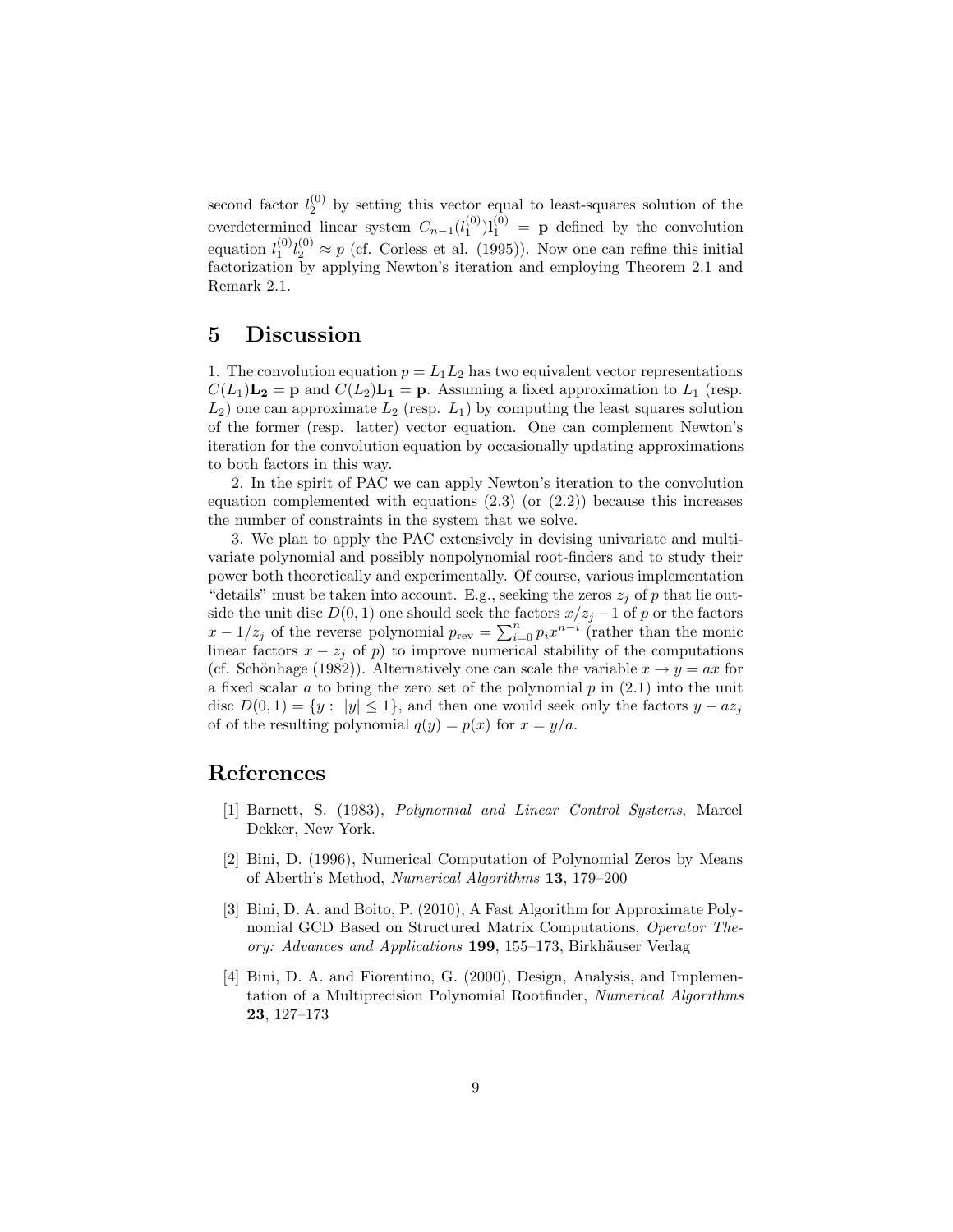- [5] Bini, D. and Pan, V. Y. (1994), *Polynomial and Matrix Computations, Vol. 1: Fundamental Algorithms*, Birkh¨auser, Boston
- [6] Börsch-Supan, W. (1963), A-posteriori Error Bounds for the Zeros of Polynomials, *Numerische Math.* **5**, 380–398
- [7] Box, G. E. P. and Jenkins, G. M. (1976), *Time Series Analysis: Forecasting and Control*, Holden-Day, San Francisco, CA
- [8] Corless, R. M., Gianni, P. M., Trager, B. M. and Watt, S. M. (1995), The Singular Value Decomposition for Polynomail Systems, *Proc. Intern. Symposium on Symbolic and Algebriac Computation (ISSAC'95)*, 195–207, ACM Press, New York
- [9] Demeure, C. J. and Mullis, C. T. (1989), The Euclid algorithm and the fast computation of cross–covariance and autocovariance sequences, *IEEE Trans. Acoust., Speech, Signal Processing* **37**, 545–552
- [10] Demeure, C. J. and Mullis, C. T. (1990), A Newton–Raphson method for moving-average spectral factorization using the Euclid algorithm, *IEEE Trans. Acoust., Speech, Signal Processing* **38**, 1697–1709
- [11] Gohberg, I. and Semencul, A. (1972), On the Inversion of Finite Toeplitz Matrices and Their Continuous Analogs, *Matematicheskiie Issledovaniia* (in Russian) **7**, **2**, 187–224
- [12] Habbard, J., Schleicher, D. and Sutherland, S. (2001), How to Find All Roots of Complex Polynomials by Newton's Method, *Invent. Math.* **146**, 1–33
- [13] Kirrinnis, P. (1998), Polynomial factorization and partial fraction decomposition by simultaneous Newton's iteration, *J. of Complexity* **14**, 378–444
- [14] McNamee, J. M. (1993), Bibliography on Roots of Polynomials, *J. Computational and Applied Mathematics* **47**, 391–394
- [15] McNamee, J. M. (1997), A Supplementary Bibliography on Roots of Polynomials, *J. Computational and Applied Mathematics* **78**, 1
- [16] McNamee, J. M. (2002), A 2002 update of the supplementary bibliography on roots of polynomials, *J. Computational and Applied Mathematics* **142**, 433–434
- [17] McNamee, J. M. (2007), *Numerical Methods for Roots of Polynomials*, Elsevier
- [18] Pan, V. Y. (1995), Optimal (up to polylog factors) sequential and parallel algorithms for approximating complex polynomial zeros, *Proc. 27th Ann. ACM Symp. on Theory of Computing*, 741–750, ACM Press, New York